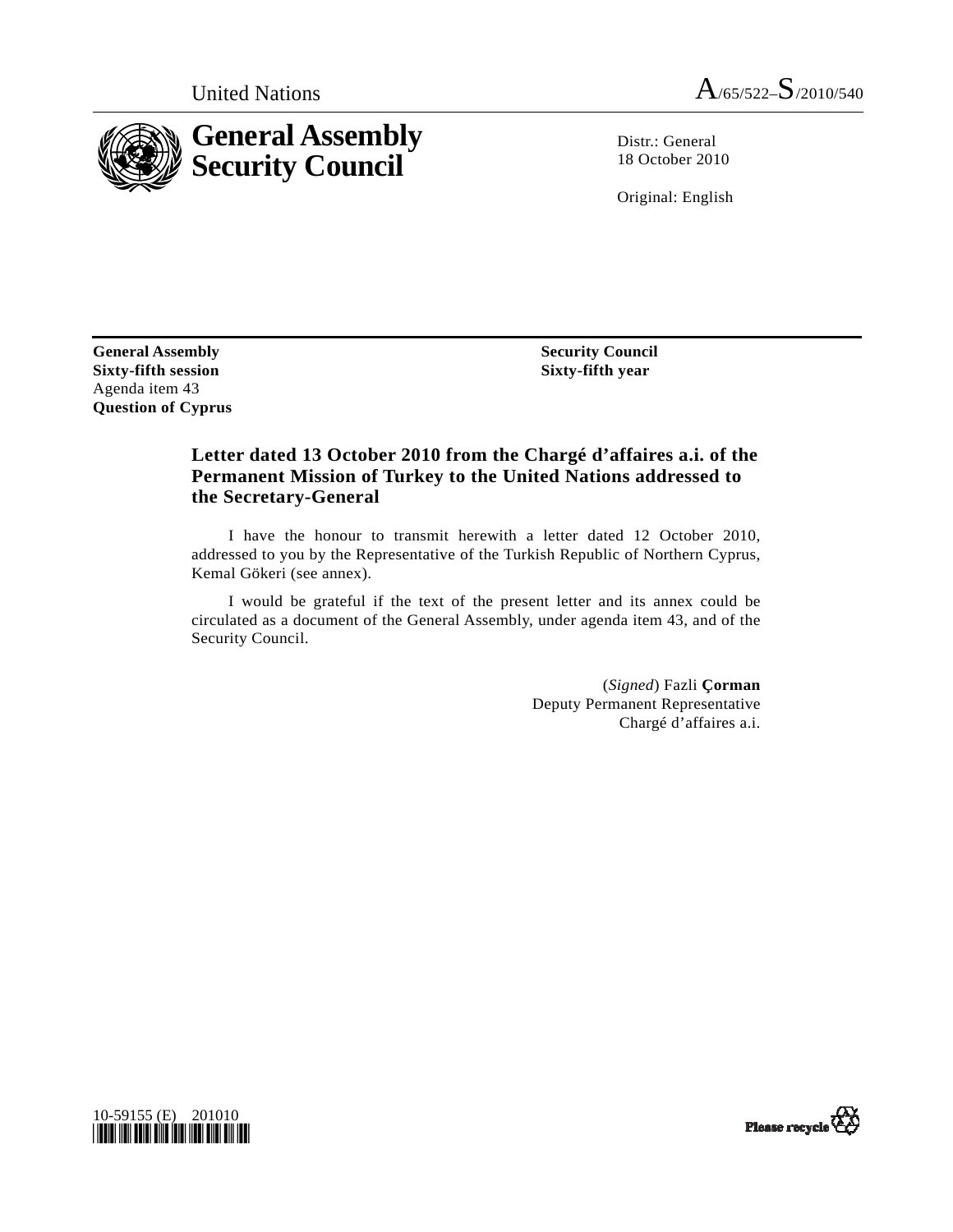## **Annex to the letter dated 13 October 2010 from the Chargé d'affaires a.i. of the Permanent Mission of Turkey to the United Nations addressed to the Secretary-General**

 Upon instructions from my Government, I have the honour to refer to the letter dated 30 September 2010, addressed to you by the Greek Cypriot representative and circulated as a document of the General Assembly and of the Security Council (A/65/480-S/2010/502), which yet again contains well-known allegations of violations of "international air traffic regulations and the national airspace of the Republic of Cyprus", and to bring to your attention the following.

 In response to such false and pretentious allegations, I wish, once again, to reiterate that flights within the sovereign airspace of the Turkish Republic of Northern Cyprus take place with the full knowledge and consent of the appropriate authorities of the State, over which the Greek Cypriot administration in South Cyprus has no jurisdiction or right of say whatsoever. Furthermore, it should be emphasized that allegations of so-called violations of air traffic regulations are invalid, as the civil aviation authority of the Turkish Republic of Northern Cyprus is the only competent authority to provide air traffic and aeronautical information services.

 As stated in our previous letters, such allegations are based on the false and illegitimate claim that the sovereignty of the Greek Cypriot administration extends over the whole island, including the territory of the Turkish Republic of Northern Cyprus. This claim by the Greek Cypriot side divorced from the existing realities in Cyprus, namely, the existence of two independent States, each exercising sovereignty and jurisdiction within its respective territory on the island.

 Attempts by the Greek Cypriot representatives, through often-repeated false claims, to confer legitimacy upon an illegal administration will be futile for as long as the Turkish Cypriot people refuse to give in to their demands. What would indeed be conducive to a better climate on the island would be for the Greek Cypriot side to stop arrogating for itself the rights and responsibilities it does not legally have, and to cease all hostilities towards the Turkish Cypriot people.

 Lastly, the Greek Cypriot administration should be reminded, once again, that its counterpart is, and has always been, the Turkish Cypriot side, not Turkey. I also deem it imperative to point out that Turkey, as a non-permanent member of the Security Council, does not need the advice of the Greek Cypriot administration on how the issues should be dealt with in the context of international law and the Security Council. Furthermore, Turkey has been, throughout the negotiations, encouraging the Turkish Cypriot side to achieve a just and political settlement on the island. I would like to put on record once again that the Turkish Cypriot side is committed to finding a settlement in the form of a new partnership that will be in line with the established United Nations parameters and body of work. Bizonality, the political equality of the two peoples, the equal status of the two constituent States and the continuation of Turkey's effective guarantee will constitute the parameters for a solution to the Cyprus problem. Removal of the existing isolation of Turkish Cypriots and equal treatment of the two sides by the international community will surely contribute positively to the efforts to reach a comprehensive settlement in Cyprus. Similar commitment from the Greek Cypriot side will pave the way for an early, mutually acceptable and fair settlement in Cyprus.